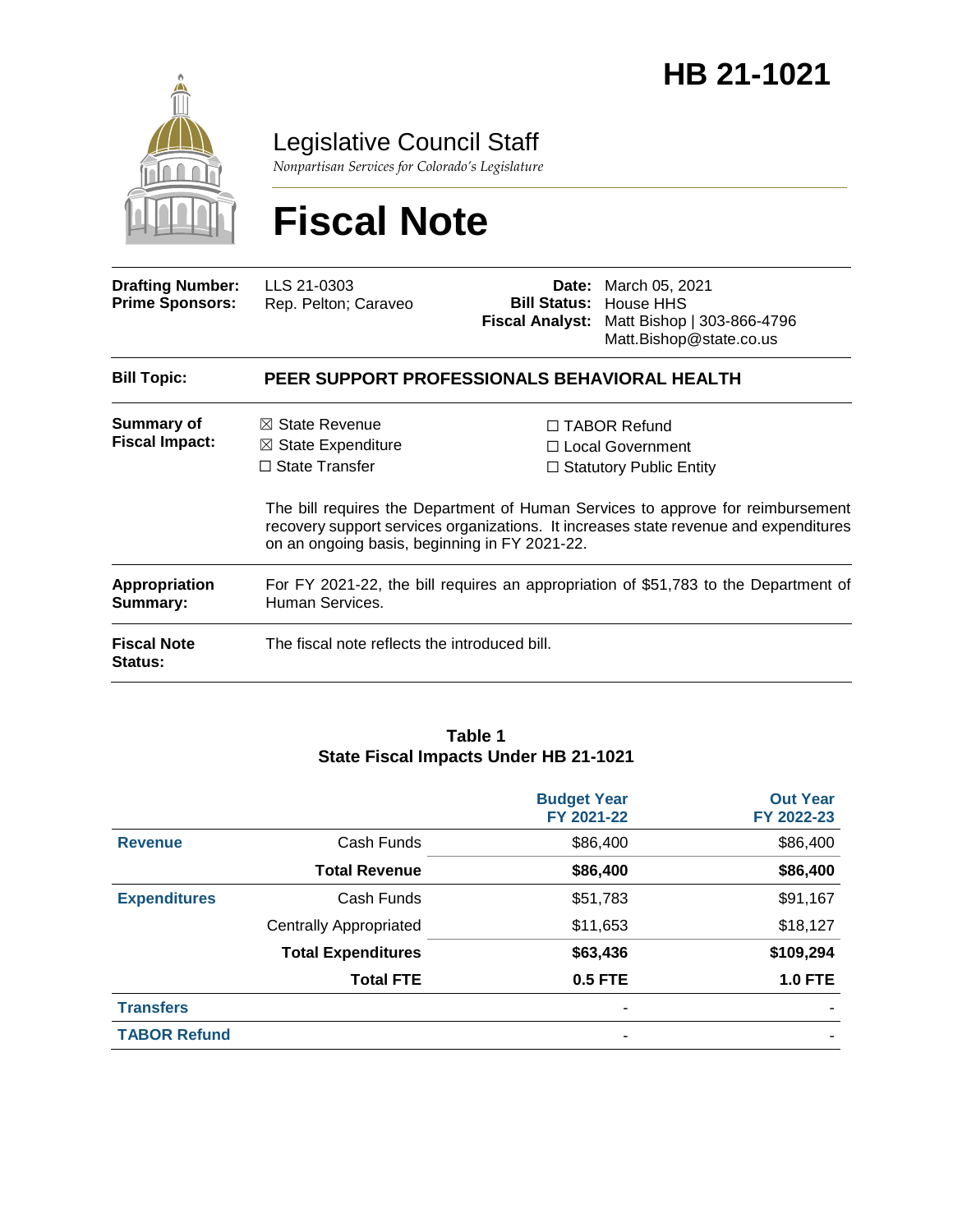# **Summary of Legislation**

The bill requires the Department of Human Services (DHS) to develop a procedure to approve recovery support services organizations that meet certain qualifications, including those established by rule by DHS in collaboration with the Department of Health Care Policy and Financing (HCPF). The bill specifies that peer support professional services provided through an approved recovery support services organization can to be covered under Medicaid.

The bill creates the Peer Support Workforce Cash Fund that contains revenue from fees paid by recovery support services organizations that apply for approval, as well as from gifts, grants, and donations.

Under the bill, contracts entered into between DHS' Office of Behavioral Health and designated managed service organizations must include terms and conditions outlining the expectations for organizations to invest in the state's recovery services infrastructure.

## **State Revenue**

The bill increases state cash fund revenue from fees by \$86,400 in FY 2021-22 and FY 2022-23. This revenue is from fees on recovery support service organizations applying to DHS for approval. Fee revenue is subject to TABOR.

**Fee impact on recovery support service organizations.** Colorado law requires legislative service agency review of measures which create or increase any fee collected by a state agency. These fee amounts are estimates only, actual fees will be set administratively by DHS based on cash fund balance, estimated program costs, and the estimated number of organizations subject to the fee. The table below identifies the fee impact of this bill.

| <b>Fiscal Year</b> | <b>Type of</b><br><b>Fee</b> | <b>Proposed</b><br>Fee | <b>Number</b><br><b>Affected</b> | <b>Total Fee</b><br><b>Impact</b> |
|--------------------|------------------------------|------------------------|----------------------------------|-----------------------------------|
| FY 2021-22         | <b>Application Fee</b>       | \$1.728                | 50                               | \$86,400                          |
| FY 2022-23         | <b>Application Fee</b>       | \$1,728                | 50                               | \$86,400                          |

| Table 2                                              |
|------------------------------------------------------|
| Fee Impact on Recovery Support Service Organizations |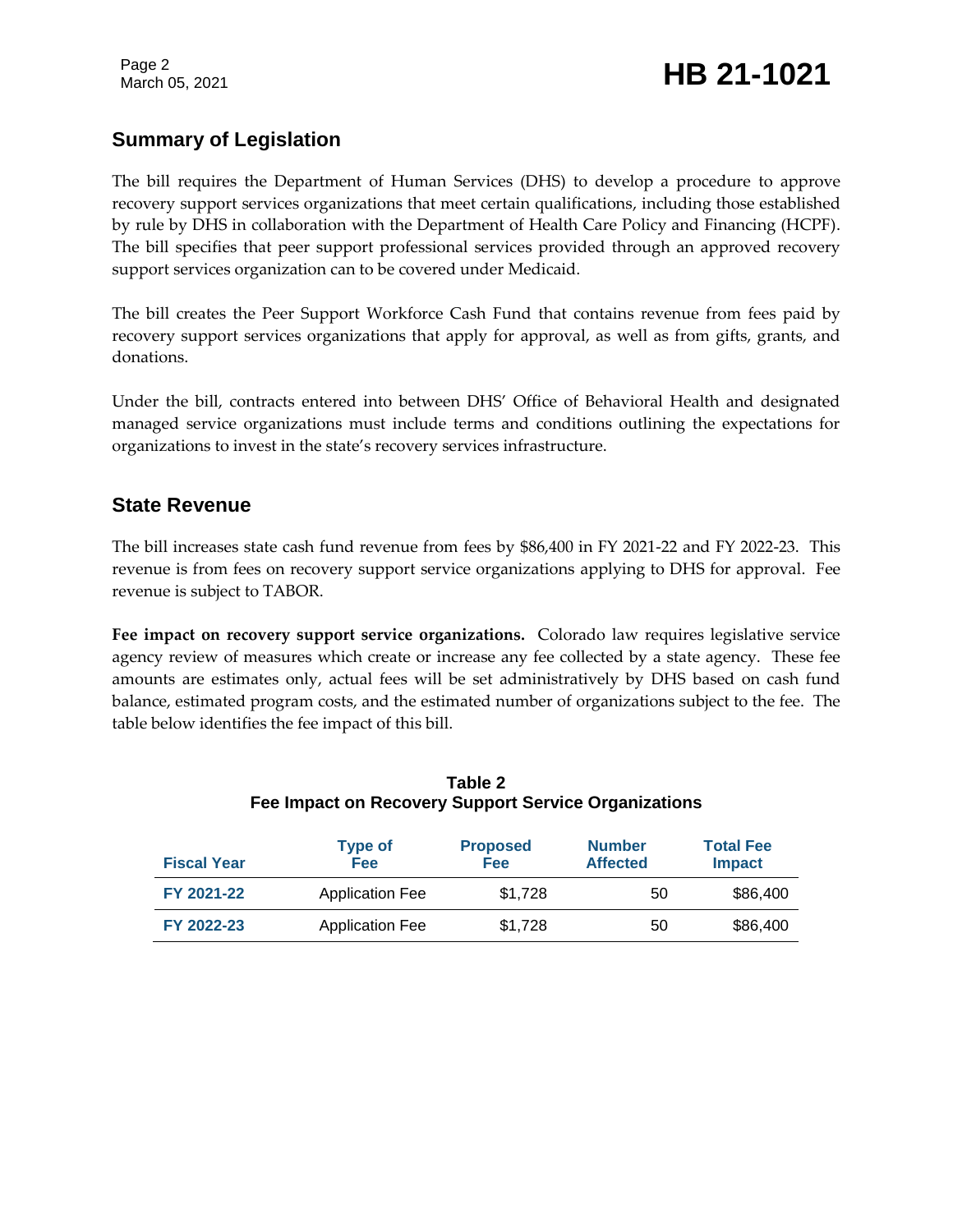# **State Expenditures**

The bill increases state cash fund expenditures by \$63,436 in FY 2021-22 and 0.5 FTE and \$109,294 in FY 2022-23 and 1.0 FTE. These costs, primarily in DHS' Office of Behavioral Health, are summarized in Table 3 and described below.

#### **Table 3 Expenditures Under HB 21-1021**

|                                           |                   | FY 2021-22     | FY 2022-23     |
|-------------------------------------------|-------------------|----------------|----------------|
| <b>Department of Human Services</b>       |                   |                |                |
| <b>Personal Services</b>                  |                   | \$44.908       | \$89,817       |
| <b>Operating Expenses</b>                 |                   | \$675          | \$1,350        |
| <b>Capital Outlay Costs</b>               |                   | \$6,200        |                |
| Centrally Appropriated Costs <sup>1</sup> |                   | \$11,653       | \$18,127       |
| FTE - Personal Services                   |                   | $0.5$ FTE      | $1.0$ FTE      |
|                                           | <b>Total Cost</b> | \$63,436       | \$109,294      |
|                                           | <b>Total FTE</b>  | <b>0.5 FTE</b> | <b>1.0 FTE</b> |

<sup>1</sup> *Centrally appropriated costs are not included in the bill's appropriation.*

**Department of Human Services.** DHS requires 0.5 FTE in FY 2021-22 and 1.0 FTE in FY 2022-23 and subsequent years. These expenditures represent 1.0 FTE program manager to manage rulemaking, evaluate applications, respond to inquiries, and perform site-visits of programs. Staffing in FY 2021-22 is prorated for a January 1 start date.

**Department of Health Care Policy and Financing.** Some of these organizations may be eligible for Medicaid reimbursement under current law. To the extent that organizations that are not currently receiving Medicaid reimbursements for peer support services become eligible after approval by DHS, the bill will increase Medicaid expenditures, with costs paid using General Fund, Healthcare Affordability and Sustainability Cash Fund, and federal funds, depending on a client's Medicaid eligibility. This potential increase has not been estimated.

**Department of Law.** The bill requires rulemaking by DHS and HCPF, which is supported by the Department of Law. Such rulemaking can be accommodated within existing appropriations.

**Centrally appropriated costs.** Pursuant to a Joint Budget Committee policy, certain costs associated with this bill are addressed through the annual budget process and centrally appropriated in the Long Bill or supplemental appropriations bills, rather than in this bill. These costs, which include employee insurance and supplemental employee retirement payments, are estimated to be \$11,653 in FY 2021-22 and \$18,127 in FY 2022-23.